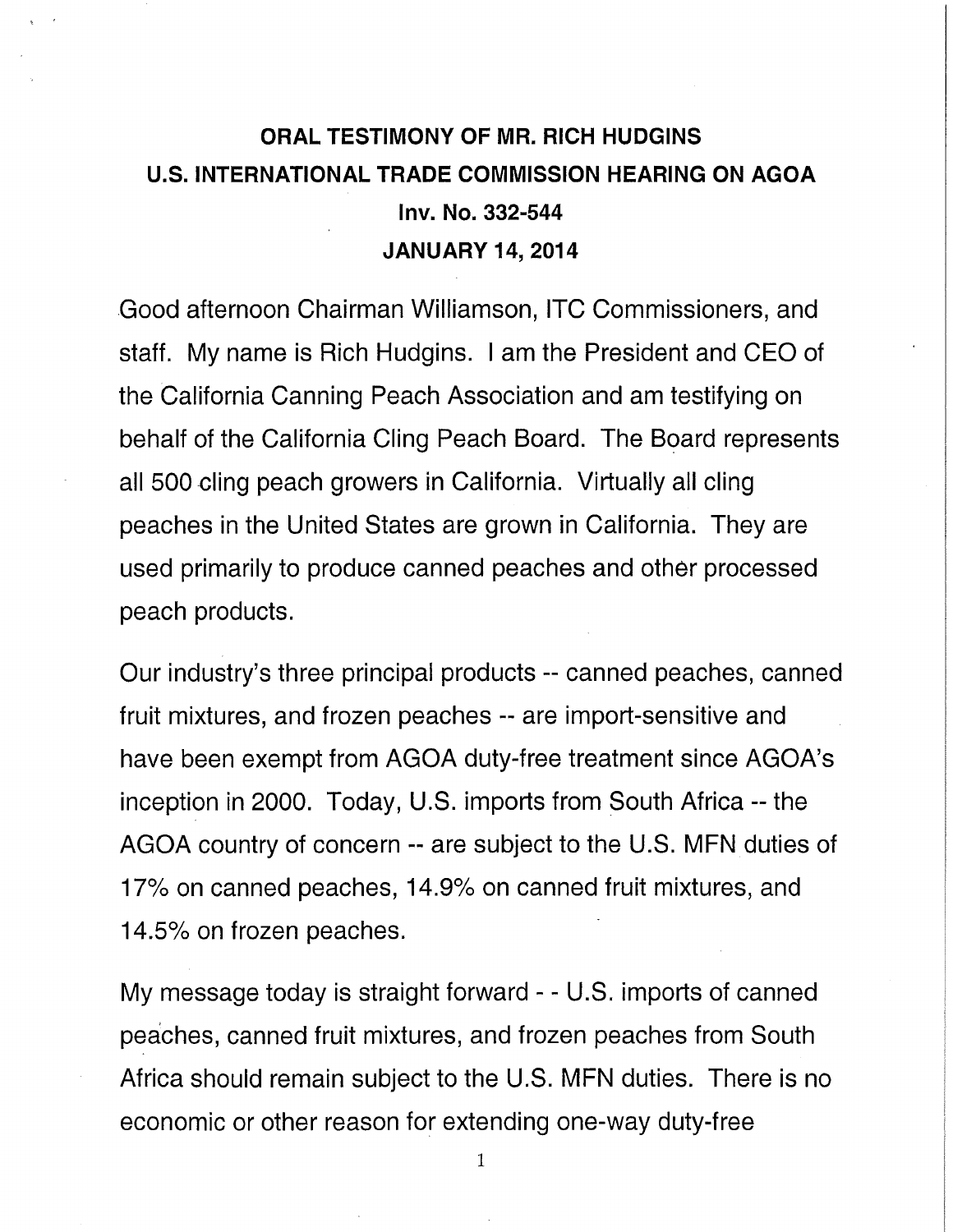preferences to South Africa on these three import-sensitive products. South Africa is a leading canned peach producer and exporter, and is one of the five BRICS countries. It is no coincidence the EU has a FTA with South Africa and no longer grants that country one-way trade preferences.

You have our detailed written submission describing our industry's import-sensitivity and our concern over competition from South Africa. Let me highlight a few of the particulars.

In all past GSP reviews, including requests for duty-free treatment made by South Africa; the 2000 AGOA review; and in multilateral and bilateral trade agreements relating to tariffs, the U.S. government has accorded canned peaches, canned fruit mixtures, and frozen peaches import-sensitive treatment. All three products are also on the 2002 Trade Promotion Authority list of import-sensitive U.S. agriculture products and are covered as well by the import-sensitive provisions of the recently introduced Bipartisan Congressional Trade Priorities Act of 2014.

Our industry sells over 90% of its canned peach, canned fruit mixture, and frozen peach production in the U.S. market. The market here is mature, and demand is stable.

Our near-exclusive reliance on the U.S. market is not a path we chose. As some of you know from our prior efforts, our market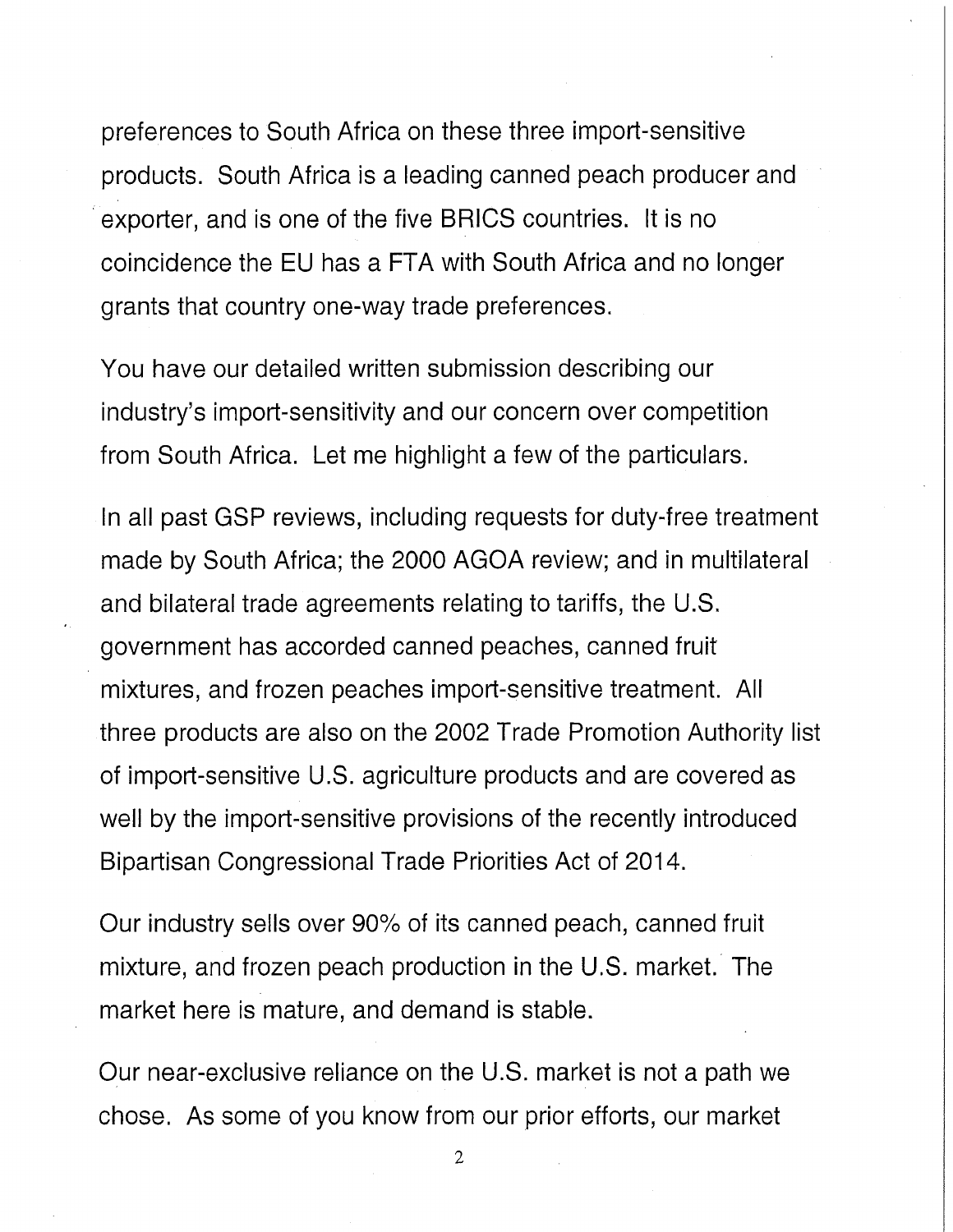decline is the result of 30 years of severe market disruption from heavy European canned fruit subsidies and, more recently, heavy Chinese canned fruit subsidies. In the 1980's and 1990's, EU subsidies destroyed our profitable export business in the EU and Japan, and shrank our U.S. sales as well. Then, six years ago, China emerged, almost overnight, as the largest global producer and exporter of canned peaches, including to the U.S. market. As in the EU, China's canned peach industry rose to the top not because of quality or efficiency, but because of substantial national and local subsidies.

The concerning market circumstances that justified our original AGOA exemptions have only gotten worse. Total U.S. imports of canned peaches have increased by as much as 20% since 2000, but U.S. demand has stayed essentially constant, and our exports have fallen. We now export only to Canada and Mexico where NAFTA tariff preferences help keep us competitive, at least for now.

Although California produces the highest quality canned peach products in the world, every U.S. import means a lost U.S. sale because of price. Canned peaches are a product where low price almost always wins over quality and brand loyalty.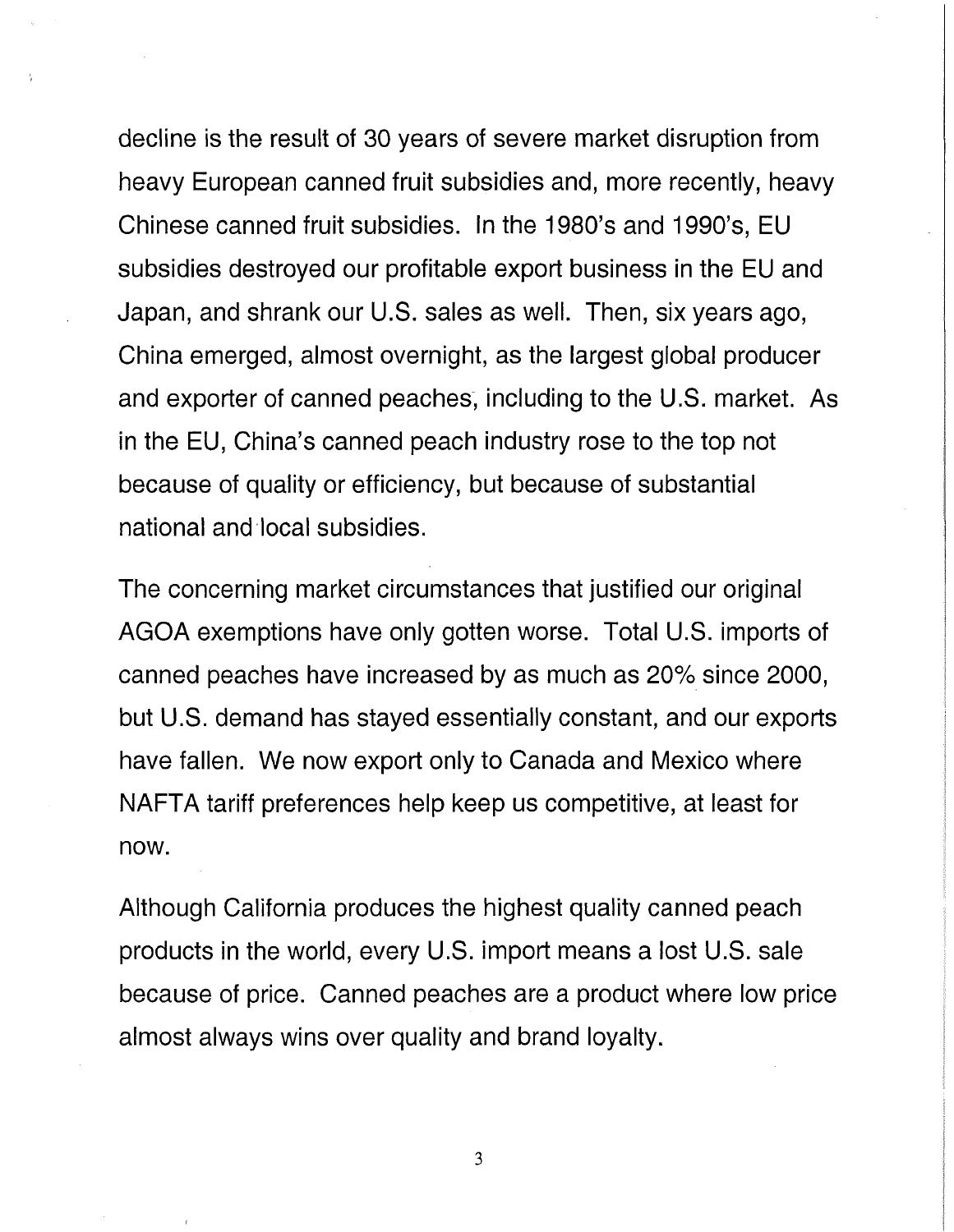Although China's presence in the U.S. canned peach market has somewhat overshadowed the effect of other foreign suppliers, including South Africa, U.S. imports from South Africa at any level displace U.S.-origin sales, help depress the U.S. market price, and hurt our growers, who have no opportunity to recoup their lost U.S. sales through exports.

South Africa is no newcomer to the canned peach industry. It is the second most dominant producer in the Southern hemisphere. In the industry's own words, it is "well-established, Fwithl reliable supply and quality," [a] "strong manufacturing capability with world class standards," "export-oriented" with "85% of its production exported," and it has "premium quality producers [with] strong and reputable brands." It exports to Europe under a reciprocal FTA arrangement. It also ships to Australia, where its canned peaches are facing import relief investigations because of their low price, and to Japan, Hong Kong and Russia. Its industry is highly developed.

According to U.S. government sources, South African producers are planting two new varieties of peaches that are high-yielding and excellent for canning -- an indication that South Africa's industry is commercially vibrant and has a global expansion plan.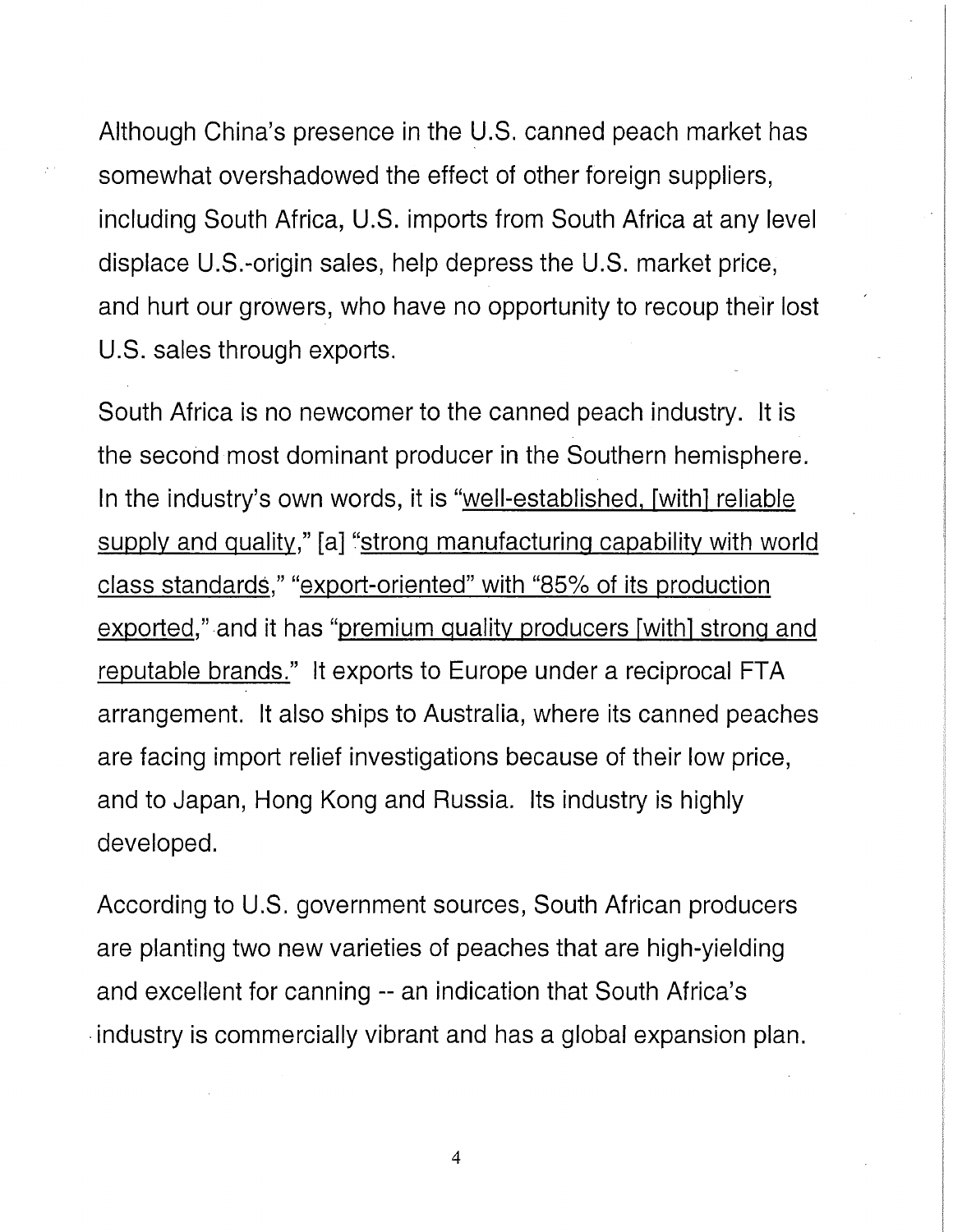Like the U.S. industry, South Africa sells choice-quality canned peaches and canned fruit mixtures. In the U.S. market, its sells to both the consumer and institutional markets -- meaning it competes head-to-head with our products. Its industry has a cost advantage, though. Its processors pay about one-third less for their raw peaches than we do. The minimum wage for farm labor in South Africa is \$10.00 a *day* versus \$9.00 an *hour* in California. The lower production costs allow South African producers to sell in the U.S. market at prices below our prices and still be profitable.

We have heard from our South African competitors that they would be much "more competitive in the U.S. market with China and the EU" if they didn't pay the substantial U.S. tariffs. They have warned us they will "ship more canned peaches to the United States" if U.S. canned peach tariffs are eliminated.

South African producers do not need, and should not have, U.S. tariff elimination. Given their advanced, high-quality, low cost product, U.S. duty elimination will only transfer U.S. market share and U.S. sales to South Africa. Since 2000, we have lost nearly 250 growers and a major U.S. canned fruit processor. U.S. canned peach bearing acreage has been reduced by about 30% to its lowest level in more than fifty years. Total U.S. cling peach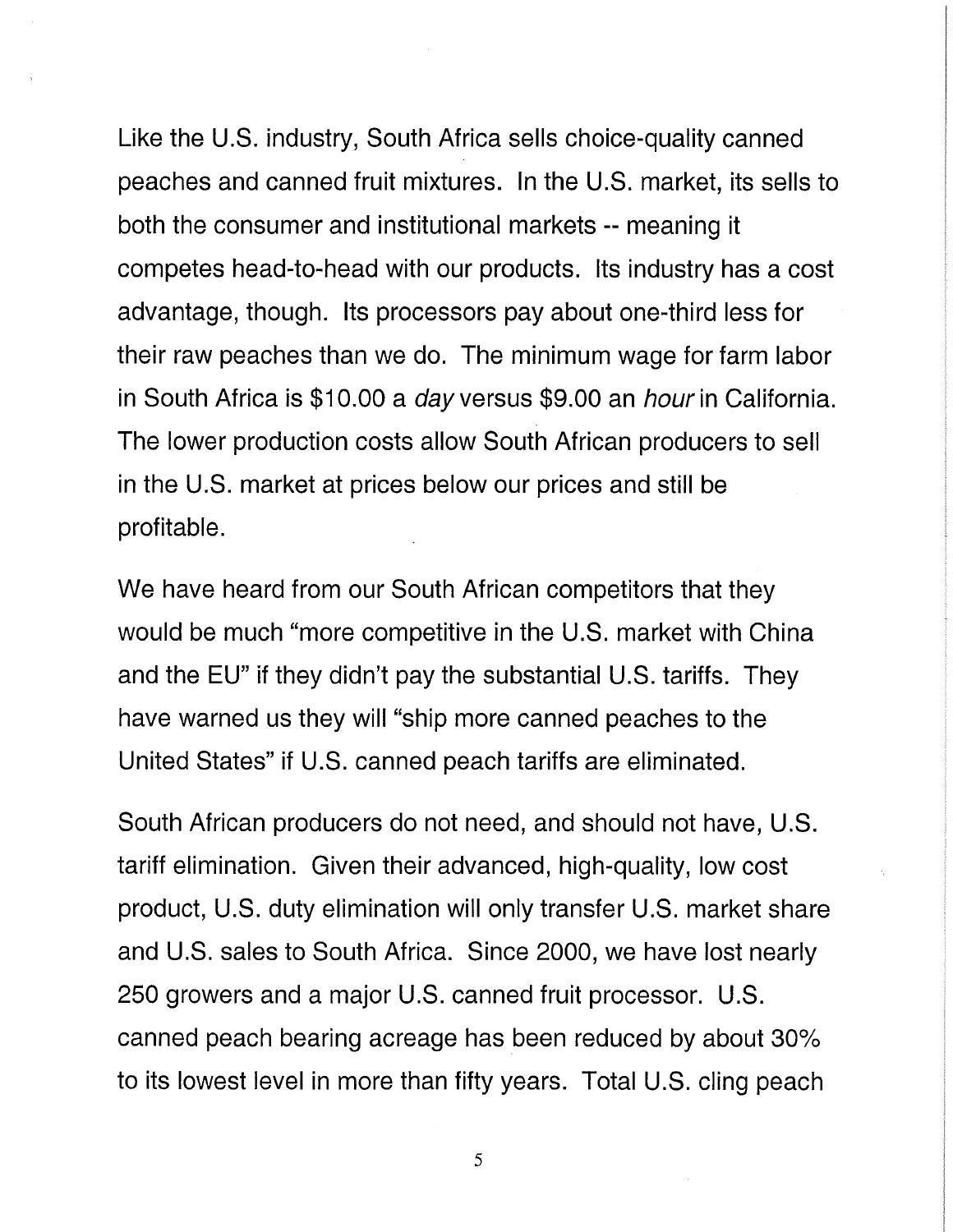production has fallen by 20%. At substantial cost to our growers, we have taken steps to offset imports by pulling planted acreage. Just this year, we have finally gotten supply and demand in line, but the situation is unstable and can easily be reversed by South Africa and other suppliers.

Mr. Chairman, Members of the Commission, we see no valid economic or policy justification for expanding AGOA benefits to cover highly-competitive, low-cost South African canned peaches, fruit mixtures, and frozen peaches. AGOA should not be about benefitting an already-advanced South African canned peach industry at the expense of U.S. producers. We therefore ask you to reconfirm the import-sensitivity of our three cling peach products to imports from South Africa.

This concludes my testimony. I am happy to answer questions from the Commissioners and staff.